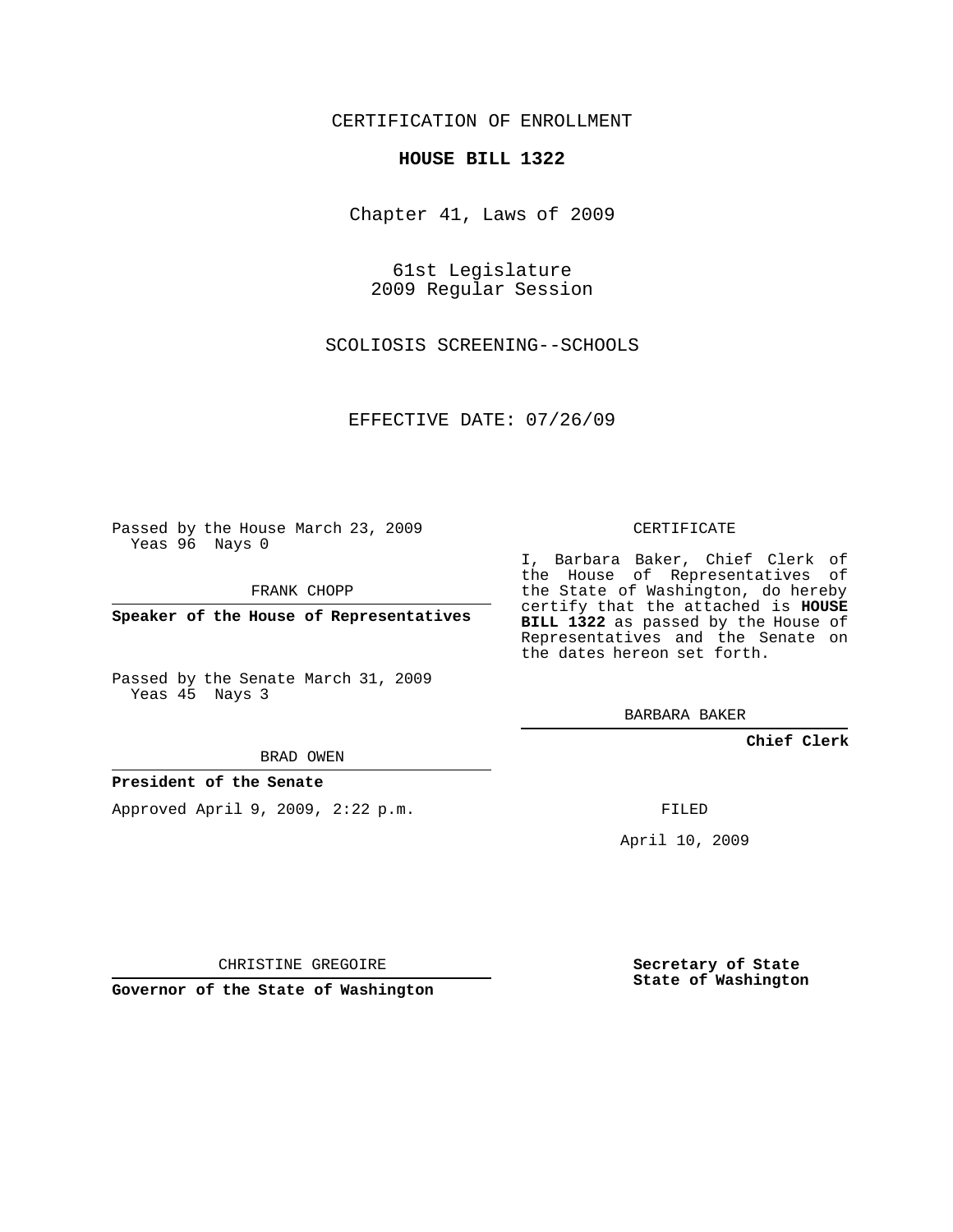# **HOUSE BILL 1322** \_\_\_\_\_\_\_\_\_\_\_\_\_\_\_\_\_\_\_\_\_\_\_\_\_\_\_\_\_\_\_\_\_\_\_\_\_\_\_\_\_\_\_\_\_

\_\_\_\_\_\_\_\_\_\_\_\_\_\_\_\_\_\_\_\_\_\_\_\_\_\_\_\_\_\_\_\_\_\_\_\_\_\_\_\_\_\_\_\_\_

Passed Legislature - 2009 Regular Session

## **State of Washington 61st Legislature 2009 Regular Session**

**By** Representatives Green, Morrell, Hinkle, Kirby, Kelley, Moeller, Blake, Seaquist, Rolfes, Cody, and Simpson

Read first time 01/19/09. Referred to Committee on Health Care & Wellness.

 AN ACT Relating to scoliosis screening in schools; creating a new section; and repealing RCW 28A.210.180, 28A.210.190, 28A.210.200, 28A.210.210, 28A.210.220, 28A.210.240, and 28A.210.250.

BE IT ENACTED BY THE LEGISLATURE OF THE STATE OF WASHINGTON:

 NEW SECTION. **Sec. 1.** The legislature recognizes that schools and their health personnel are important elements in ensuring the health of Washington's youth. Allowing school personnel to focus their efforts on providing the best care is essential for continued success.

 Schools are currently required to screen students for scoliosis, which affects approximately two to three percent of the general population. Detection and identification of cases that require medical attention is vital. However, the legislature finds that schools are not the ideal setting for these screenings, nor are they the best use of school health personnel resources. The lack of a simple and rapid test that provides reliable diagnoses results in referrals to unnecessary care, which is limited in effectiveness for mild to moderate cases. This may lead to financial and emotional hardship for the student and family. Scoliosis screening is more appropriately